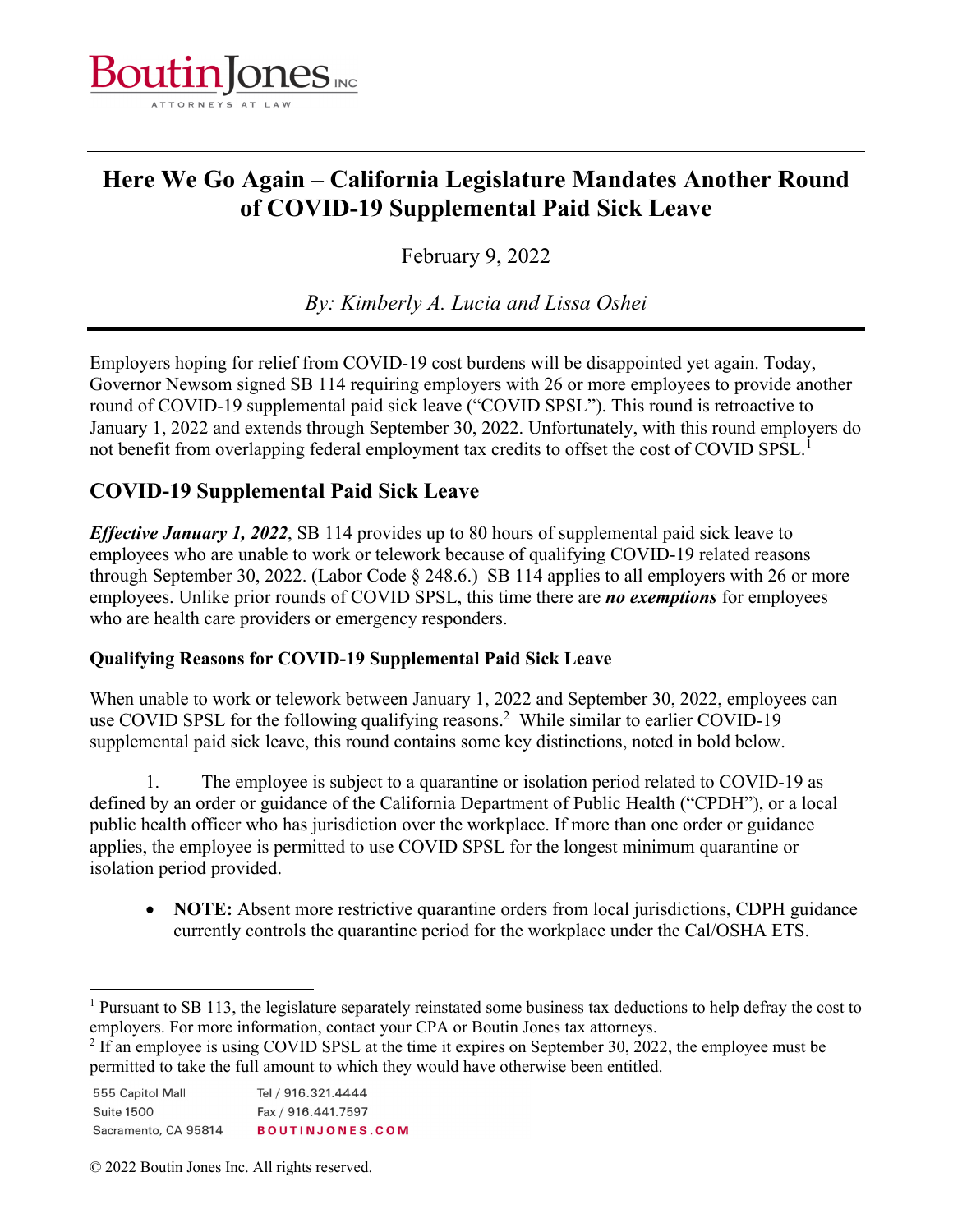

2. The employee has been advised by a health care provider to isolate or quarantine due to COVID-19.

3. The employee is attending an appointment for themselves **or a family member**<sup>3</sup> to receive a vaccine or a vaccine booster.

4. The employee is experiencing symptoms **or caring for a family member who is experiencing symptoms** related to a COVID-19 vaccine or vaccine booster.

• **NOTE:** An employer may limit COVID SPSL to three (3) days or 24 hours for each vaccination or booster, unless the employee provides verification from a health care provider that the employee or their family member is continuing to experience symptoms related to a COVID-19 vaccine or booster. This limitation includes the time taken to obtain the vaccine or booster.

5. The employee is experiencing symptoms of COVID-19 and is seeking a medical diagnosis.

6. The employee is caring for a family member who is subject to a quarantine or isolation period as described in Reasons #1 and #2 above.

7. The employee is caring for a child whose school or place of care is closed or otherwise unavailable for reasons related to COVID-19 on the premises (i.e., an on-site exposure or outbreak which results in closure or lack of availability).

### **Total Hours of COVID-19 Supplemental Paid Sick Leave Available to Employees**

While employees may be entitled to up to 80 hours of COVID SPSL for this round, that total is split into two potential installments. For example, the law requires employers to provide 40 hours to fulltime employees for the reasons identified above. However, a full-time employee who tests positive or who has a family member who tests positive is entitled to use up to another 40 hours of COVID SPSL, subject to certain documentation requirements discussed in more detail below.

### *Full-Time Employees*

Full-time employees are entitled to 40 hours of COVID SPSL. SB 114 defines the following employees as full-time:

1. Those whom the employer considered to be full-time; or

2. Those who were scheduled to work, on average, at least 40 hours per week in the two (2) weeks preceding the date the COVID SPSL is taken.

 <sup>3</sup> "Family member" is defined as the employee's child (biological, adoptive, foster, stepchild, legal ward or child to whom the employee stands in loco parentis), regardless of age or dependency status; parent (biological, adoptive, foster, stepparent, legal guardian, or person who stood in loco parentis) of the employee, their spouse, or registered domestic partner; spouse/registered domestic partner; grandparent; grandchild; sibling.

<sup>© 2022</sup> Boutin Jones Inc. All rights reserved. Page 2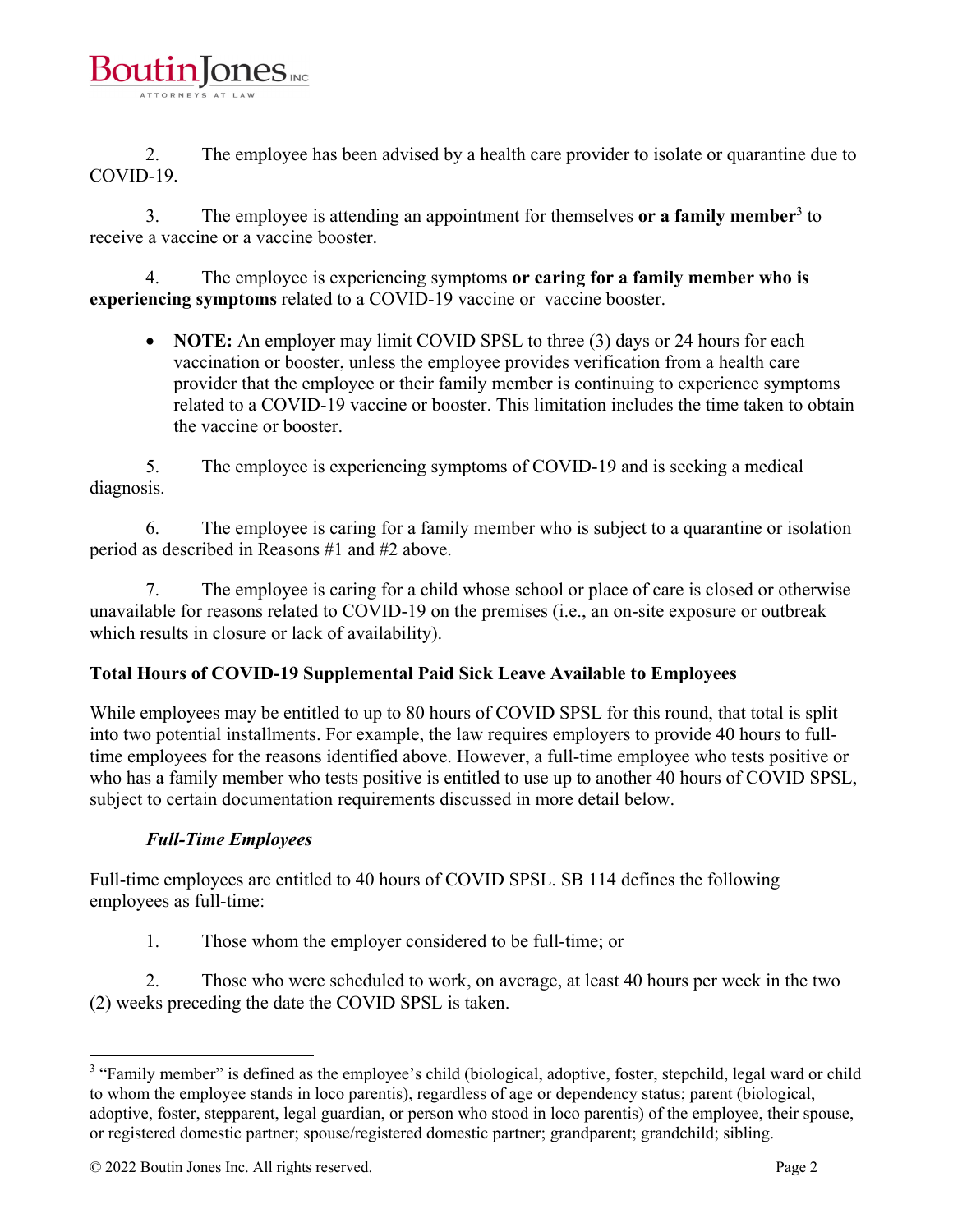

### *Part-Time Employees*

Employees who do not meet the definition of "full-time" above are entitled to COVID SPSL in an amount determined by their schedules:

1. If the employee has a set weekly schedule, the total number of hours the employee is normally scheduled to work for the employer *for one (1) week*.

2. If employee's scheduled hours vary from week to week, the employee is entitled to the following amount of COVID SPSL:

a. *Employees employed for six (6) months or more*: seven (7) times the average number of hours worked each day in the six (6) months preceding the use of COVID SPSL.

b. *Employees employed for less than six (6) months, but more than seven (7) days*: seven (7) times the average number of hours worked during their entire employment.

c. *Employees employed for fewer than seven (7) days*: the total number of hours worked for the employer.

**NOTE**: This calculation could result in some part-time employees being entitled to more COVID SPSL than full-time employees initially. However, the overall cap of 80 hours applies equally to all employees.

#### *Firefighters***<sup>4</sup>**

Firefighters may be eligible for more than 40 initial hours of COVID SPSL in some circumstances. A firefighter scheduled to work more than 40 hours in the workweek immediately before using COVID SPSL is entitled to an amount of COVID SPSL equal to the total number of hours the firefighter was scheduled to work in that workweek.

For example, if a firefighter was scheduled to work 56 hours one week and requested COVID SPSL the following week, that firefighter is entitled to 56 hours of COVID SPSL.

#### *Additional COVID SPSL for Employees or Family Members Who Test Positive*

As noted above, an employee is entitled to additional COVID SPSL where: (i) an employee tests positive for COVID-19; or (ii) the employee's family member for whom the employee is providing care tests positive for COVID-19. This second installment of COVID SPSL is equal to the amount to which the employee was initially entitled.

 <sup>4</sup> This applies to firefighters working for a city, county, city and county, district, or other public or municipal corporation or political subdivision, the University of California and California State University, Department of Forestry and Fire Protection, a county forestry or firefighting department or unit, fire department serving a U.S. Department of Defense installation, a National Aeronautics and Space Administration installation, a commercial airport, and fire and rescue services coordinators working for the Office of Emergency Services.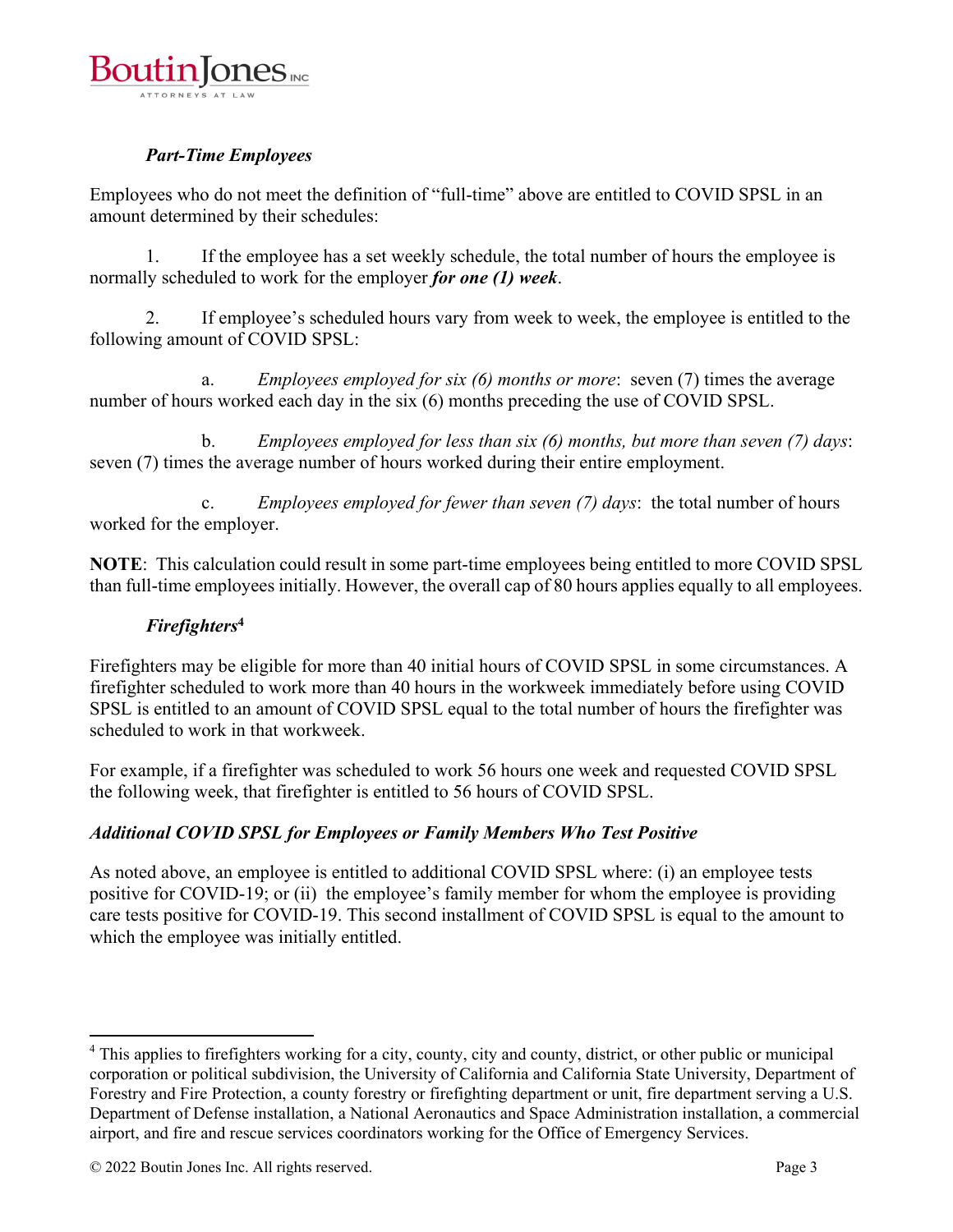

For example, a full-time employee entitled to 40 hours of COVID SPSL would, upon testing positive for COVID-19, be entitled to another 40 hours, up to a maximum of 80 hours.

This second installment is subject to the following conditions:

1. An employer may (i) require the employee to take a diagnostic test on or after the 5th day after the date the initial positive test was taken; (ii) and provide documentation of those results. The test shall be at no cost to the employee;

2. An employer may require documentation of the family member's test results before paying the additional leave;

3. An employee does not have to exhaust the leave to which they are otherwise entitled before using this additional leave; and

4. Employers are not required to provide more than 80 hours of COVID SPSL between January 1, 2022 and September 30, 2022. However, there is no such cap for firefighters where the firefighter was scheduled to work more than 40 hours in the workweek preceding the use of COVID SPSL.

**NOTE:** An employer has no obligation to provide this additional equivalent amount of COVID SPSL if an employee refuses to take a COVID-19 diagnostic test or provide the results upon request when the test is both required to end quarantine and provided by the employer at no cost to the employee.

SB 114's COVID SPSL hours are in addition to leave required by California's paid sick leave law. Employers *cannot* satisfy their COVID SPSL obligations with any existing paid sick leave, vacation, or PTO accruals. Similarly, employers *cannot* require employees to first exhaust COVID SPSL before receiving paid leave under the Cal/OSHA ETS for workplace exposures.

#### **Determining the Amount of COVID-19 Supplemental Paid Sick Leave Wages**

The amount of COVID SPSL wages is similar to that provided last year, and depends upon the employee's status as an exempt or non-exempt employee, subject to a cap.

#### *Non-Exempt Employees*

Each hour of COVID SPSL must be paid at one of the following rates:

1. Employee's regular rate of pay for the workweek in which the leave is used; OR

2. By dividing the employee's total non-overtime wages by the total non-overtime hours worked in full pay periods of the prior 90 days of employment, *except* if the employee is paid by piece, commission, or other method that uses all hours to determine the regular rate of pay, the non-overtime wages (i.e., excluding overtime premium) shall be divided by all hours.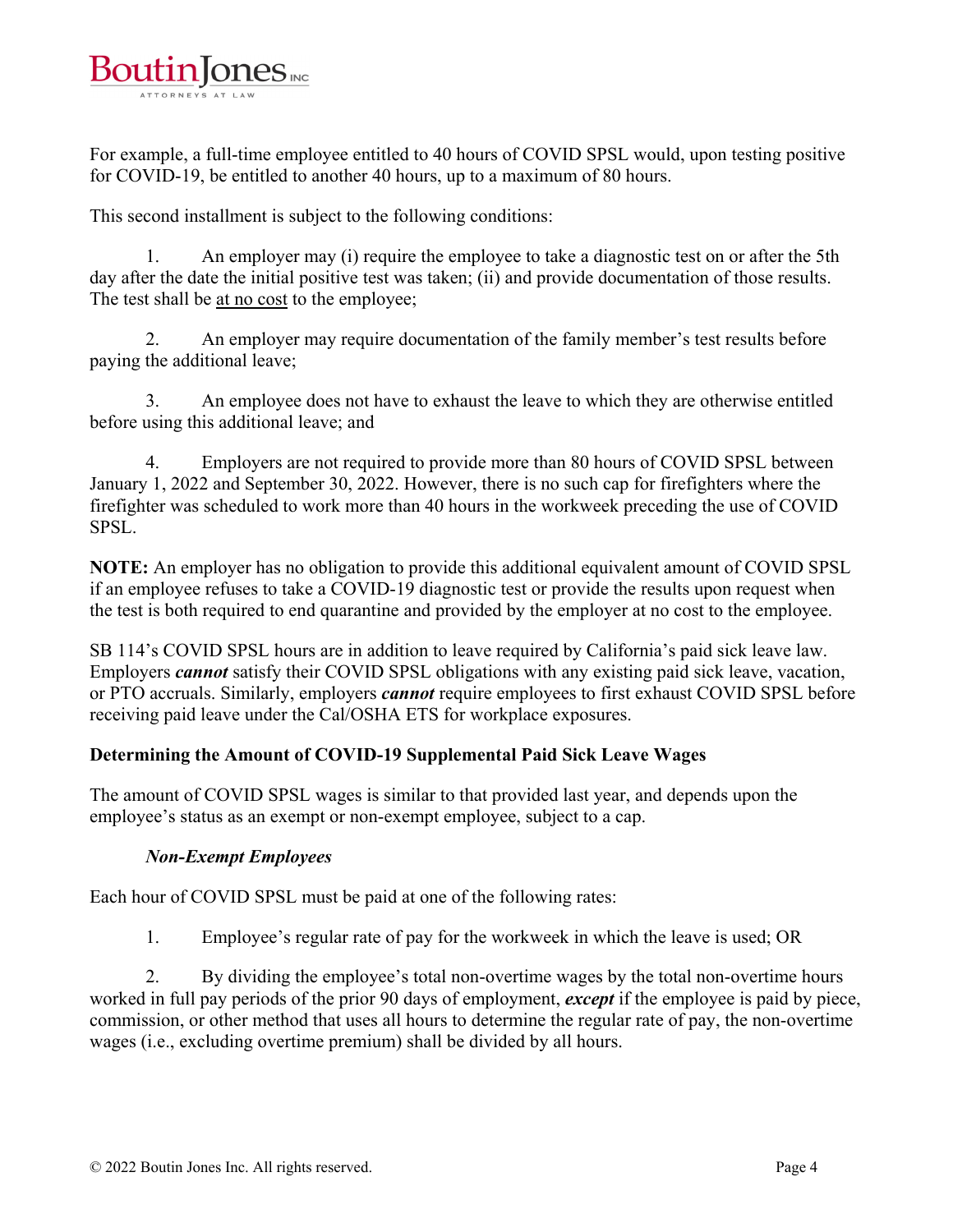

### *Exempt Employees*

COVID SPSL shall be calculated for exempt employees in the same manner as the employer calculates wages for other forms of paid leave time (e.g., sick, vacation, PTO).

### *Cap on COVID SPSL Wages*

Employers may cap the COVID SPSL at \$511/day and no more than \$5,110 collectively for each employee, unless federal legislation is enacted which increases this amount.

#### **Employee Wage Statements and COVID-19 Supplemental Paid Sick Leave**

Effective for the first full pay period after February 19, 2022, SB 114 also requires employers to include the amount of COVID SPSL hours each employee has used in the applicable pay period on the employee's itemized wage statement.<sup>5</sup> If the employee has used no COVID SPSL, the statement must list zero (0) hours.

**NOTE:** This is different from the original COVID supplemental sick leave law, which required employers to include the balance of leave available.

### **Employees Determine Use of COVID-19 Supplemental Paid Sick Leave**

SB 114 gives employees discretion to determine how many hours of COVID SPSL to use, and an employer must make it available for immediate use upon oral or written request. An employer may not, therefore, require verification of the need for leave. However, there are limited exceptions, such as when documentation is required to substantiate COVID SPSL in connection with a positive test for the employee or the employee's family member or when an employee requests retroactive COVID SPSL, as discussed below.

### **Determining the Amount of COVID-19 Supplemental Paid Sick Leave Wages**

Similar to last year's state and federal COVID-19 supplemental paid sick leave laws, SB 114 requires that COVID SPSL be paid to non-exempt employees at the highest wage rate of the following:

- Employee's regular rate of pay for the workweek in which the leave is used;
- By dividing the employee's total wages (not including overtime premium pay) by the total hours worked in full pay periods of the prior 90 days of employment; OR
- The applicable state or local minimum wage.

Exempt employees are entitled to COVID SPSL in the same manner as the employer calculates wages for other forms of paid leave.

 <sup>5</sup> As with existing paid sick leave notice obligations, employers can satisfy this requirement either by including COVID SPSL on an employee's wage statement or by providing a separate writing on the same date regular wages are paid.

<sup>© 2022</sup> Boutin Jones Inc. All rights reserved. Page 5